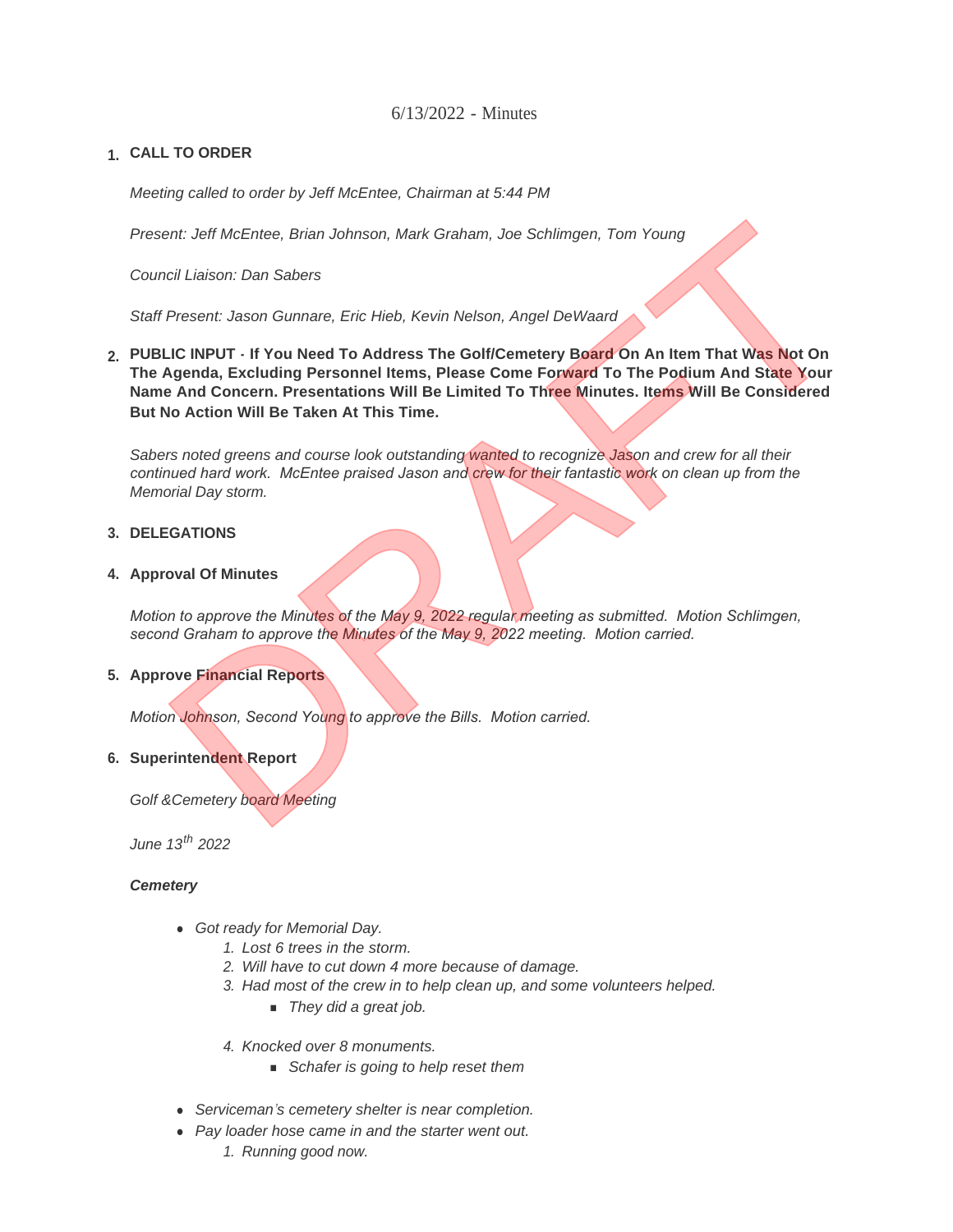- *2. Street shop also found a couple grounded wires that they fixed.*
- **•** Digital Cemetery
	- *1. I have been in contact with District 3 on a few items.*
	- *2. They did not give me any timeline.*
- **Exchange club contacted us about the children's memorial.** 
	- *1. They want to know if we will replant shrubs or put a picket fence in.*
- **•** Working on expansion plans. *1. We have been selling a lot of sites and are filling up.* 1. They want to know in we will replain sincols of put a picket reflue in the Working on expansion plans.<br>
• Working on expansion plans<br>
• The shows been selling a lot of sites and are filling up.<br>
• Put on Facebook that

## *Community gardens*

- **6** spots left.
- **Put on Facebook that sites still available.** 
	- *1. \$35 for 10 by 20.*
	- *2. Water supply with hoses located throughout the garden.*
- **•** Had to do some fence repair.
- Re tilled the unsold spots this week.

### *Golf*

- **.** *Clean up after storm.* 
	- *1. Did not really get started until Tuesday.*
	- *2. Lost 7 trees, and will need to take 3 more.*
- Water fall pump is in and working, but there are some control problem.
- <sup>l</sup> *Fertilized tees and fairways this week*
- **We have vertical mowed the greens twice.**
- **.** Some pump station things to get worked out.
- **.** Got the new 50 hp pump installed and works great.
- **Eixed some electrical issues out in the field after the storm.**
- **.** *I have been in contact with Yamaha about some issues with the rentals.*
- Ponds are all full except #1. It should be full by this meeting.
- <sup>l</sup> *Will have to do grub control soon.*
- <sup>l</sup> *Will be losing one seasonal this week.*
- $\bullet$  *Will be making time to start on tee boxes this week.*
- Will have to do some closures of parts of the driving range tee to allow it to heal.
	- *1. There has been massive use of it this spring and the turf cannot keep up.*
	- *2. I will have to give it a boost to get it useable.*

#### *Golf & Cemetery Superintendent*

*Jason Gunnare*

## **Clubhouse Report 7.**

*May Lakeview Golf Course Clubhouse Report*

*- Rounds and Play have been going on the upward swing with nicer weather. Events/Tournaments/Outings/Junior Clinic are in full swing.*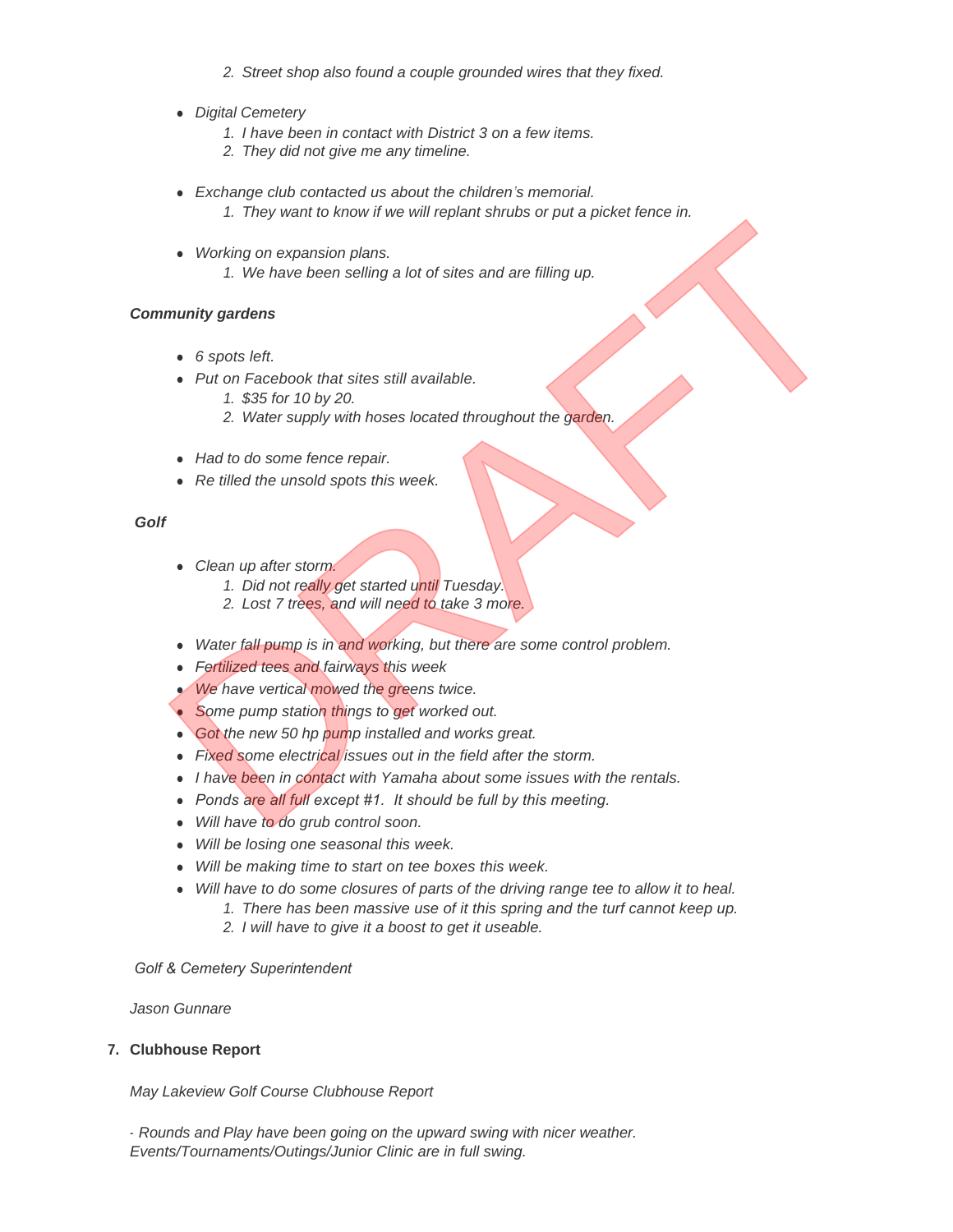- *Revenue Report*
- *Organizing details for events/outings/tournaments/junior golf/etc.*
- *2022 Rounds Played YTD and Memberships*

*Thanks,*

*Eric Hieb*

*2022 Rounds Played & Membership Numbers* Hieb<br>Rounds Played & Membership Numbers<br>ds<br>2021 Rounds Played = 3,322<br>Rounds Played 2021 = 24,369<br>Rounds Played 2022 = 4,785<br>Rounds Played 2022 = 4,785<br>Numbers<br>e: 123<br>96<br>Pour Played 2022 = 4,785<br>Porship<br>Numbers<br>e: 123<br>96<br>P

*Rounds*

*May 2021 Rounds Played = 3,322*

*May 2022 Rounds Played = 3,288*

*Total Rounds Played 2021 = 24,369*

*Total Rounds Played 2022 = 4,785*

*Membership*

*2020 Numbers*

*Single: 123*

*H/W: 86*

*College: 10*

*Student: 28*

*Family: 191*

*Total: 438*

*2021 Numbers*

*Single: 167*

*H/W: 110*

*College: 19*

*Student: 40*

*Family: 262*

*Total: 598*

*2022 Numbers*